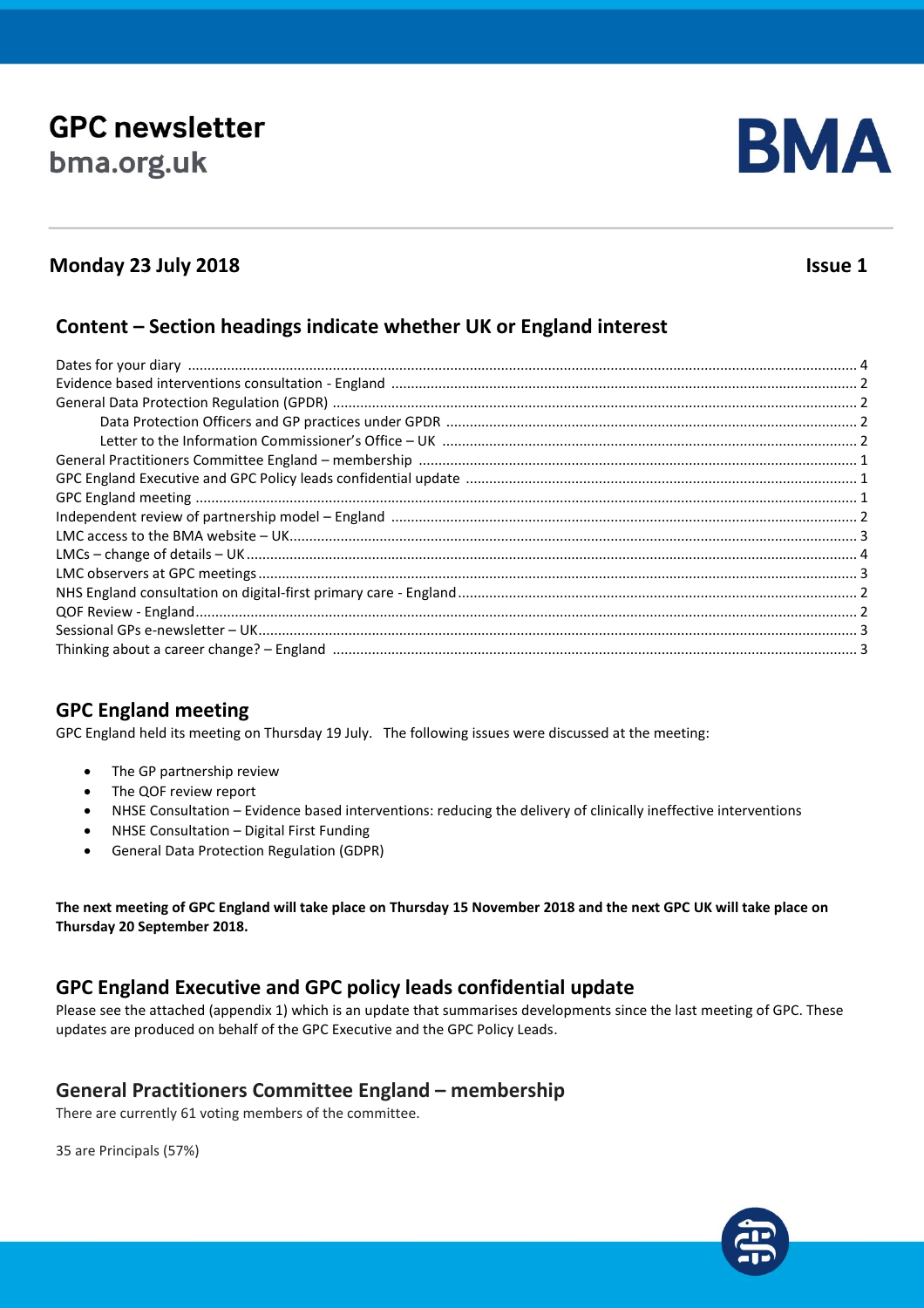20 are Sessionals including the four representatives from the sessional GP subcommittee (33%) 2 are Trainees (3%) 4 are otherwise defined (7%)

There are five new members of GPC England for this session, 2018-2019.

#### **Independent review of partnership model - England**

The committee received an oral update from Dr Nigel Watson (GPC member and Chief Executive of Wessex LMC) who is leading an independent review into the partnership model of general practice. As part of the review, commissioned by the Department of Health and Social Care, a [key lines of enquiry document](https://www.gov.uk/government/publications/gp-partnership-review-key-lines-of-enquiry-call-for-evidence) has been published calling for evidence to feed in to an interim report, which aims to make recommendations that will revitalise the partnership model and ensure that the views of GPs, other staff working in general practice, patients and the wider system have been considered. Members are encouraged to feed in to the review, by emailing [GPPartnershipReview@dh.gsi.gov.uk.](mailto:GPPartnershipReview@dh.gsi.gov.uk) Dr Watson has also been blogging about the review - rea[d here.](https://www.wessexlmcs.com/gppartnershipreview)

#### **QOF review - England**

The Committee discussed the report of the [Review of the Quality and Outcomes Framework \(QOF\) in England,](https://www.england.nhs.uk/publication/report-of-the-review-of-the-quality-and-outcomes-framework-in-england/) which was published earlier this month. It was highlighted that NHS England are inviting feedback on this report by emailing [england.qofreview@nhs.net](mailto:england.qofreview@nhs.net) before 31 August 2018. GPC has been working with NHS England, RCGP and others to review QOF and expect the report to stimulate further discussion. Our intention is that any changes to QOF must provide stability for practices and better enable them to respond to the needs of their patients. GPC has also published [a briefing on quality](https://www.bma.org.uk/collective-voice/committees/general-practitioners-committee/gpc-current-issues/priorities-of-the-gpc-uk)  [indicators](https://www.bma.org.uk/collective-voice/committees/general-practitioners-committee/gpc-current-issues/priorities-of-the-gpc-uk) to provide background and context in preparation for the QOF negotiations and the potential changes to the QOF following the review.

#### **NHS England consultation on digital-first primary care - England**

The committee also discussed the BMA's draft response to the [NHS England's consultation on digital](https://www.engage.england.nhs.uk/survey/digital-first-primary-care/)-first primary care and its [implications for general practice payments.](https://www.engage.england.nhs.uk/survey/digital-first-primary-care/) While it was recognised that there are the many advantages that technology and innovation can provide for general practice, there is serious concern about the model used by providers, such as GP at Hand.

#### **Evidence Based Interventions consultation - England**

The committee discussed the recently launched NHS England's [Evidence Based Interventions consultation,](https://www.england.nhs.uk/evidence-based-interventions/) which looks at design principles of the programme, the interventions that should be targeted initially and proposed clinical criteria, including proposed new terms in the NHS Standard Contract. This follows research evidence which showed that some interventions are not clinically effective or only effective when they are performed in specific circumstances. The Evidence Based Interventions Programme is a collaboration between a number of organisations and is counterpart to the [items that should not be routinely prescribed in](https://www.england.nhs.uk/medicines/items-which-should-not-be-routinely-prescribed/)  [primary care programme,](https://www.england.nhs.uk/medicines/items-which-should-not-be-routinely-prescribed/) and the BMA (led by GPC) responded to this related consultation – read our respons[e here.](https://www.bma.org.uk/-/media/files/pdfs/collective%20voice/influence/uk%20governments/items-which-should-not-routinely-be-prescribed-bma-consultation-response-october-2017.pdf?la=en)

# **General Data Protection Regulation** (**GDPR)**

#### **Data Protection Officers and GP practices under GDPR**

A DPO has formal responsibility for data protection compliance within an organisation. The appointment of a DPO under the EU General Data Protection Regulation (GDPR) is only mandatory when the organisation is a public authority or body, or when the organisation's core activities consist of either:

- Data processing operations that require regular and systematic monitoring of data subjects on a large scale; or
- Large-scale processing of special categories of data (i.e. sensitive data such as health, religion, race, sexual orientation, etc.) and personal data relating to criminal convictions and offences.

Th[e BMA](https://www.bma.org.uk/advice/employment/ethics/confidentiality-and-health-records/general-data-protection-regulation-gdpr) has recently published new guidance on the role of the DPO in GP practices and can be found by visiting the BMA [GDPR hub page.](https://www.bma.org.uk/advice/employment/ethics/confidentiality-and-health-records/general-data-protection-regulation-gdpr)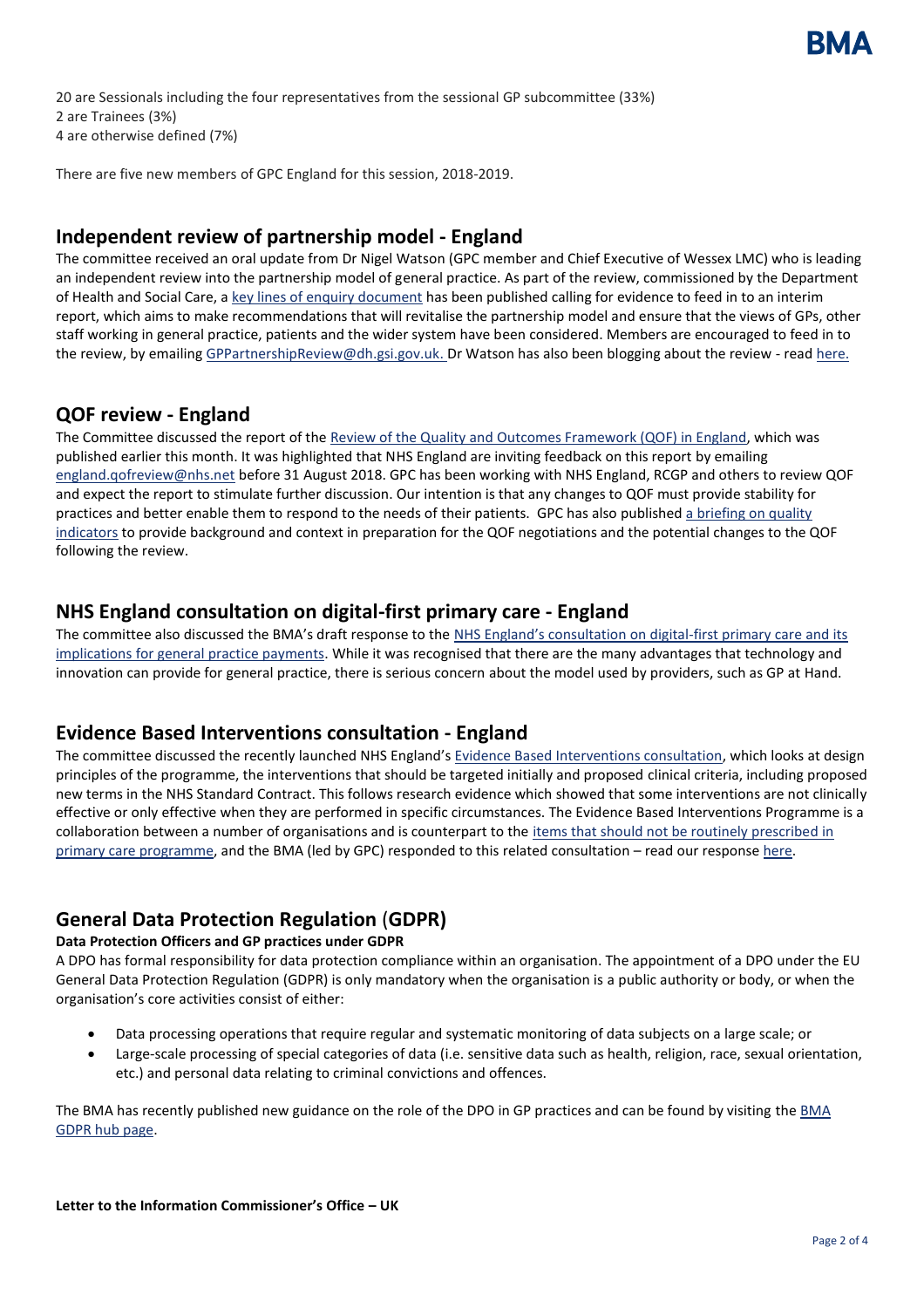

The Chairs of the BMA's Professional fees and General Practitioners Committees, wrote to the Information Commissioner's Office seeking greater clarity over specific terminology used within the newly enforced General Data Protection Regulations (GDPR) in relation to Subject Access Requests. A copy of the letter is attached at Appendix 2.

#### **Thinking about a career change? - England**

Health Education England has received an increase in the number of enquiries from doctors who are considering retraining as a GP - from other medical speciality trainees across all specialities, consultant, trust and staff grade doctors. Changes in the NHS over recent years means that more services are provided by multi-professional primary and community care teams.

There ar[e some case studies](https://emea01.safelinks.protection.outlook.com/?url=https%3A%2F%2Fgprecruitment.hee.nhs.uk%2FRecruitment%2FGPCSR&data=01%7C01%7CRPursand%40bma.org.uk%7C0e0034e3d5ae408d147d08d5d055ff04%7Cbf448ebee65f40e69e3133fdaa412880%7C0&sdata=Mv2JVXouHFqBiewPDoft3MSRViVYuJTyQlVBFxqFVtI%3D&reserved=0) an[d FAQs](https://emea01.safelinks.protection.outlook.com/?url=https%3A%2F%2Fgprecruitment.hee.nhs.uk%2FRecruitment%2FRetraining-FAQs&data=01%7C01%7CRPursand%40bma.org.uk%7C0e0034e3d5ae408d147d08d5d055ff04%7Cbf448ebee65f40e69e3133fdaa412880%7C0&sdata=sL1CfLSP0RiTH6CCyRtm4ZJzbShwma9Gs%2FI%2Bp2%2FHA6w%3D&reserved=0) on the GP National Recruitment Office (GP NRO) website. Please share this with networks for information or colleagues, peers or friends who may be interested in switching career and considering re-training as a GP.

Email **gprecruitment@hee.nhs.uk** if you would like to be put in contact with a GP who has gone through the re-training programme or to find out more information from a pool of local experts.

The final specialty training application adverts for this year will appear on NHS Jobs, Oriel and Universal Job Match websites on the 19 July with **applications open 31 July – 17 August 2018**

Please go to th[e GP NRO website](https://emea01.safelinks.protection.outlook.com/?url=https%3A%2F%2Fgprecruitment.hee.nhs.uk%2FRecruitment%2FNothing-General&data=01%7C01%7CRPursand%40bma.org.uk%7C0e0034e3d5ae408d147d08d5d055ff04%7Cbf448ebee65f40e69e3133fdaa412880%7C0&sdata=s9Qh8THKTyV8Mb9zn%2BlhlbvWAPQhzKQea4MBzY80guo%3D&reserved=0)

#### **Sessional GPs e-newsletter - UK**

The July addition of the sessional GP newsletter includes an update from Zoe Norris on the partnership review and a blog from Mary McCarthy, UEMO representative about general practice in Europe. Read the newsletter [here.](https://bma-mail.org.uk/t/JVX-5QY7R-1BJCJOU46E/cr.aspx)

#### **LMC access to the BMA website - UK**

It has been drawn to our attention that some LMCs may be having difficulty accessing the BMA website. All LMCs do have access, but need to use the login details registered for submitting conference motions. This may, however, be an individual's email address, registered to input conference motions only.

If you wish to create an office account, using the office email address as part of your login and a password that everyone can use, or if you are unsure of your current login details and password, please email Karen Day a[t kday@bma.org.uk](mailto:kday@bma.org.uk) and she will email you your relevant information.

#### **LMC observers at GPC meetings - UK**

LMC observers are welcome to attend GPC meetings. If your LMC would be interested in sending an observer, please contact Kathryn Reece [\(kreece@bma.org.uk\)](mailto:kreece@bma.org.uk). A maximum of three LMC observers may attend any one meeting.

The date for the 2018/19 session for GPC meetings are below. Meetings will commence at 10:00am and will usually finish at 5:00pm (never later than 6:00pm).

| <b>GPC UK</b>      | Thursday 20 September     | BMA House, Tavistock Square, London WC1H 9JP |
|--------------------|---------------------------|----------------------------------------------|
| <b>GPC England</b> | Thursday 15 November 2018 | BMA House, Tavistock Square, London WC1H 9JP |
| <b>GPC England</b> | Thursday 17 January 2019  | BMA House, Tavistock Square, London WC1H 9JP |
| GPC UK             | Thursday 21 March         | Northern Ireland - To be Confirmed           |
| <b>GPC England</b> | Thursday 18 July 2019     | BMA House, Tavistock Square, London WC1H 9JP |

Please note that all travel and other expenses for LMC observers should be met by the relevant LMC.

# **Dates for your diary**

A reminder of the forthcoming dates for LMC conferences as per our email of 28 June: